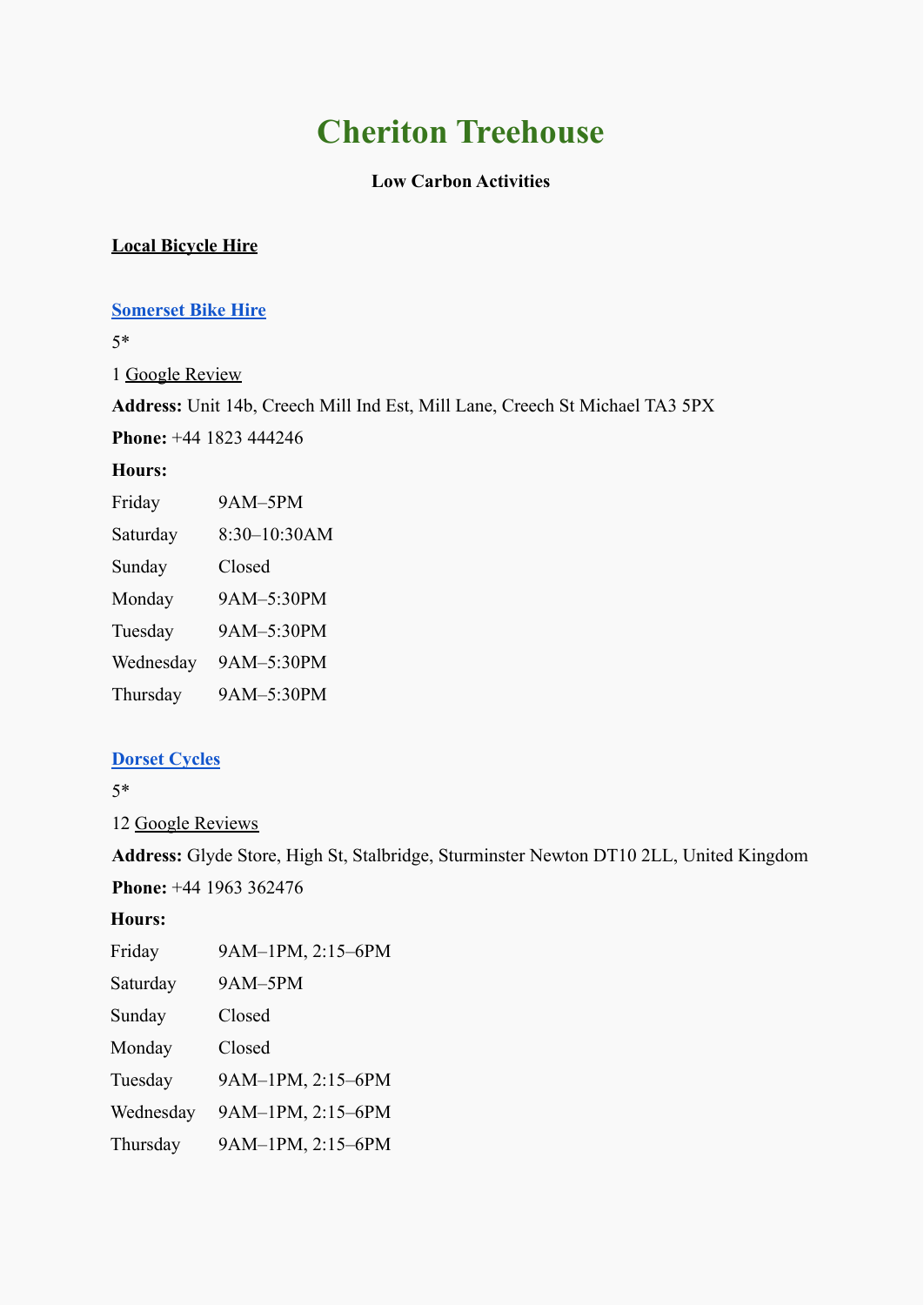## **Local Cycle Routes**

<https://www.somerset.gov.uk/waste-planning-and-land/walking-and-cycling-maps/>

### **Local Walking Routes**

Follow these links to explore local walks from Cheriton Treehouse:

<https://getoutside.ordnancesurvey.co.uk/local/horsington-south-somerset>

<https://www.countryfile.com/go-outdoors/walks/best-walks-in-somerset/>

<https://www.somerset.gov.uk/waste-planning-and-land/walks-and-trails-in-somerset/>

## **Golf**

#### **[Sherborne Golf Club](https://www.sherbornegolfclub.co.uk/)**

Sherborne is a mature 18-hole parkland James Braid designed course which measures just over 6,400 yards from the back tees, playing to a par 72. With a variety of teeing options that offer the elite to beginner golfers a rewarding experience. The clubhouse and course offer wonderful vistas over the Blackmore Vale to the South and Glastonbury Tor to the North. The club prides itself on its warm & friendly welcome to members & visitors alike. They have an active membership, with many golf & social events taking place throughout the year. They welcome societies  $\&$  visitors and offer excellent golf, good home-cooked food  $\&$  a fine selection of beer & wine.

4.4\*

#### 82 [Google Reviews](https://www.google.com/search?q=Golf%20courses%20near%20templecombe%20in%20Somerset&oq=Golf+couress+near+templecombe+in+Somerset&aqs=chrome..69i57j0i22i30.7597j0j7&sourceid=chrome&ie=UTF-8&tbs=lrf:!1m4!1u3!2m2!3m1!1e1!1m4!1u2!2m2!2m1!1e1!2m1!1e2!2m1!1e3!3sIAE,lf:1,lf_ui:1&tbm=lcl&sxsrf=ALeKk03h-I1tioYezo_JYWmWWXSML2qItA:1629097832418&rflfq=1&num=10&rldimm=10553059484763573141&lqi=CilHb2xmIGNvdXJzZXMgbmVhciB0ZW1wbGVjb21iZSBpbiBTb21lcnNldEi3tJPe85WAgAhaPRAAEAEYABgBGAMiKWdvbGYgY291cnNlcyBuZWFyIHRlbXBsZWNvbWJlIGluIHNvbWVyc2V0KgYIAxAAEAGSAQtnb2xmX2NvdXJzZaoBFBABKhAiDGdvbGYgY291cnNlcygA&phdesc=dCccmeDRWXw&ved=2ahUKEwiQxeus_rTyAhURhP0HHcg6A-YQvS4wBXoECAoQKg&rlst=f#lrd=0x4872476baa52d677:0x20b8c8afc83cc19f,1,,,&rlfi=hd:;si:2357855062232711583,l,CilHb2xmIGNvdXJzZXMgbmVhciB0ZW1wbGVjb21iZSBpbiBTb21lcnNldEiv_fLi5YCAgAhaPRAAEAEYABgBGAMiKWdvbGYgY291cnNlcyBuZWFyIHRlbXBsZWNvbWJlIGluIHNvbWVyc2V0KgYIAxAAEAGSAQlnb2xmX2NsdWKqARQQASoQIgxnb2xmIGNvdXJzZXMoAA,y,Wj3QVehfsxM;mv:[[51.417663399999995,-2.248666],[50.8497218,-3.5238544999999997]])

**Address:** Sherborne DT9 4RN **13 min** (6.6 mi) via B3145 by car [Phone](https://www.google.com/search?sxsrf=ALeKk02NZFLTUwuQhF-Y2Mqp57m09aXeww:1629098144775&q=sherborne+golf+club+phone&ludocid=2357855062232711583&sa=X&ved=2ahUKEwi--czB_7TyAhXeg_0HHXI5BesQ6BMwB3oECA0QAg): [+44 1935 814431](https://www.google.com/search?q=Golf%20courses%20near%20templecombe%20in%20Somerset&oq=Golf+couress+near+templecombe+in+Somerset&aqs=chrome..69i57j0i22i30.7597j0j7&sourceid=chrome&ie=UTF-8&tbs=lrf:!1m4!1u3!2m2!3m1!1e1!1m4!1u2!2m2!2m1!1e1!2m1!1e2!2m1!1e3!3sIAE,lf:1,lf_ui:1&tbm=lcl&sxsrf=ALeKk03h-I1tioYezo_JYWmWWXSML2qItA:1629097832418&rflfq=1&num=10&rldimm=10553059484763573141&lqi=CilHb2xmIGNvdXJzZXMgbmVhciB0ZW1wbGVjb21iZSBpbiBTb21lcnNldEi3tJPe85WAgAhaPRAAEAEYABgBGAMiKWdvbGYgY291cnNlcyBuZWFyIHRlbXBsZWNvbWJlIGluIHNvbWVyc2V0KgYIAxAAEAGSAQtnb2xmX2NvdXJzZaoBFBABKhAiDGdvbGYgY291cnNlcygA&phdesc=dCccmeDRWXw&ved=2ahUKEwiQxeus_rTyAhURhP0HHcg6A-YQvS4wBXoECAoQKg&rlst=f#)

## **[Yeovil Golf Club](https://www.yeovilgolfclub.com/)**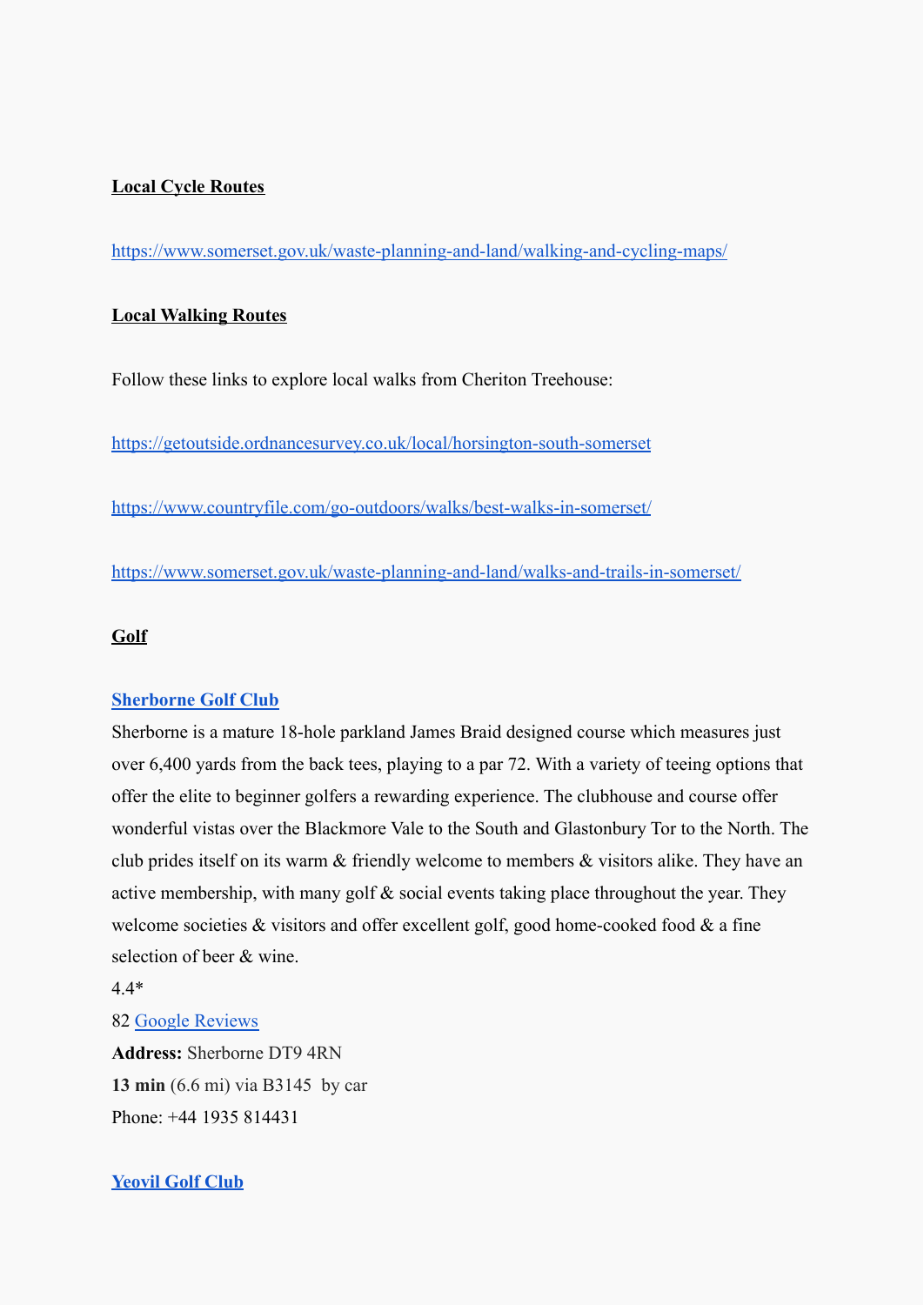Set on the outskirts of the town of Yeovil, with excellent transport links, the facility has two contrasting golf courses. As well as the golf courses, they have an all weather automated 20 bay Driving Range and Practice Area as well as a very popular clubhouse with full bar and catering facilities available, along with extensive changing room areas and one of the largest professional shops in the South of England.

#### 4.5\*

#### 184 [Google Reviews](https://www.google.com/search?q=Golf%20courses%20near%20templecombe%20in%20Somerset&oq=Golf+couress+near+templecombe+in+Somerset&aqs=chrome..69i57j0i22i30.7597j0j7&sourceid=chrome&ie=UTF-8&tbs=lf:1,lf_ui:1&tbm=lcl&sxsrf=ALeKk03h-I1tioYezo_JYWmWWXSML2qItA:1629097832418&rflfq=1&num=10&rldimm=10553059484763573141&lqi=CilHb2xmIGNvdXJzZXMgbmVhciB0ZW1wbGVjb21iZSBpbiBTb21lcnNldEi3tJPe85WAgAhaPRAAEAEYABgBGAMiKWdvbGYgY291cnNlcyBuZWFyIHRlbXBsZWNvbWJlIGluIHNvbWVyc2V0KgYIAxAAEAGSAQtnb2xmX2NvdXJzZaoBFBABKhAiDGdvbGYgY291cnNlcygA&phdesc=dCccmeDRWXw&ved=2ahUKEwiQxeus_rTyAhURhP0HHcg6A-YQvS4wBXoECAoQKg&rlst=f#lrd=0x487241ad03f62ffb:0x9273ffb05ae64b95,1,,,&rlfi=hd:;si:10553059484763573141,l,CilHb2xmIGNvdXJzZXMgbmVhciB0ZW1wbGVjb21iZSBpbiBTb21lcnNldEi3tJPe85WAgAhaPRAAEAEYABgBGAMiKWdvbGYgY291cnNlcyBuZWFyIHRlbXBsZWNvbWJlIGluIHNvbWVyc2V0KgYIAxAAEAGSAQtnb2xmX2NvdXJzZaoBFBABKhAiDGdvbGYgY291cnNlcygA,y,dCccmeDRWXw;mv:[[51.417663399999995,-2.248666],[50.8497218,-3.5238544999999997]];tbs:lrf:!1m4!1u3!2m2!3m1!1e1!1m4!1u2!2m2!2m1!1e1!2m1!1e2!2m1!1e3!3sIAE,lf:1,lf_ui:1)

**Address:** Sherborne Rd, Yeovil, BA21 5BW **21 min** (11.9 mi) via B3145 and A30 by car **Hours:** Monday - Friday: 7:30AM -7PM Saturday - Sunday: 7:30AM - 5:30PM

**Phone:** +44 1935 422965

## **Sustainable Cooking Classes**

## **[Gilbert and Swayne](http://www.gilbertandswayne.co.uk/) - Chocolate Making Courses**

5\*

## 7 [Google Reviews](https://www.google.com/search?q=Gilbert+%26+Swayne&oq=Gilbert+%26+Swayne+&aqs=chrome..69i57.855j0j7&sourceid=chrome&ie=UTF-8#lrd=0x48723d7b648ec001:0xc059b240d28ecf94,1,,,)

**[Address](https://www.google.com/search?sxsrf=ALeKk0279uSkCSUYNJ3OdSX2dVe2znn3TA:1629098623687&q=gilbert+and+swayne+address&ludocid=13860305319689637780&sa=X&ved=2ahUKEwiI2JKmgbXyAhVbgP0HHYXYC7oQ6BMwHnoECCkQAg)**: 1 Gilberts Corner, Baltonsborough, Glastonbury BA6 8RB **34 min** (16.7 mi) via A371 by car **Hours:** Monday - Friday: 9AM - 5PM Closed on weekends. **[Phone](https://www.google.com/search?sxsrf=ALeKk0279uSkCSUYNJ3OdSX2dVe2znn3TA:1629098623687&q=gilbert+and+swayne+phone&ludocid=13860305319689637780&sa=X&ved=2ahUKEwiI2JKmgbXyAhVbgP0HHYXYC7oQ6BMwIXoECDMQAg):** [+44 1458 851253](https://www.google.com/search?q=Gilbert+%26+Swayne&oq=Gilbert+%26+Swayne+&aqs=chrome..69i57.855j0j7&sourceid=chrome&ie=UTF-8#)

Jane Swayne of the award-winning [Gilbert & Swayne](http://www.gilbertandswayne.co.uk/) runs very popular chocolate making courses.

Jane set up her company in 2013 and makes her delicious chocolates from a converted barn in Baltonsborough. This is where she also runs her chocolate making courses which are small and informal with a maximum of four students.

The day begins with chocolate tasting, Jane testing her students' tastebuds with a selection of fair trade and single origin organic chocolate. The course is based around making moulded chocolates, either dark or milk, and students learn the disciplines of how to temper chocolate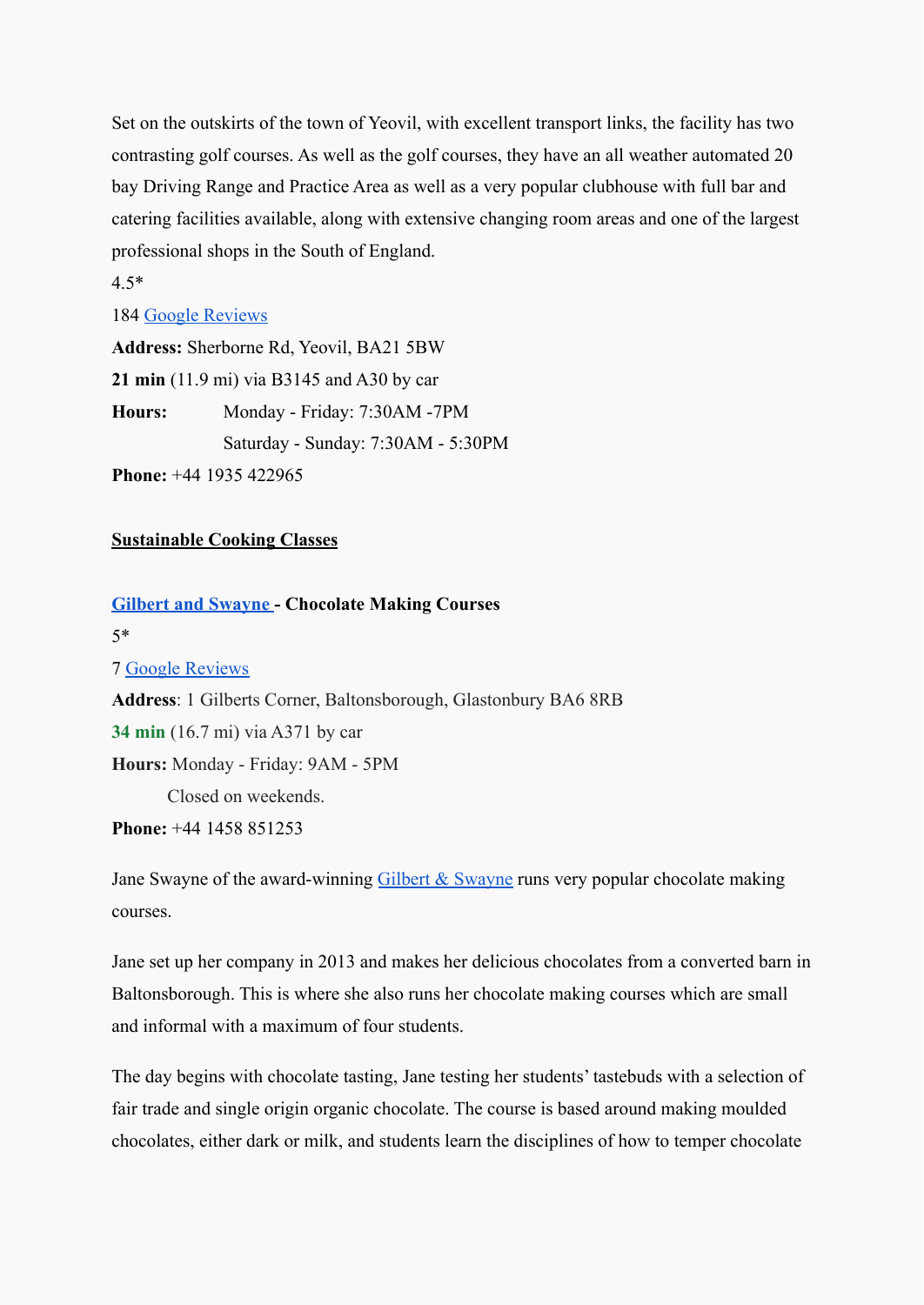to line the moulds, how to make various ganaches for the fillings and different decoration techniques.

Jane is known for her innovative fillings, using herbs from her garden where possible. Everyone went home with their chocolates, consisting of mouth watering flavours including: coffee and calvados; blackcurrant, mint and cassis; lemon and basil; salted almond and thyme. We left armed with recipes as, best of all, everything done on the course can be replicated at home with just an ice cube tray, a microwave and a thermometer!

Cost: £125 including lunch and a minimum of 70 chocolates to take home.

Find out more: [gilbertandswayne.co.uk](http://www.gilbertandswayne.co.uk/)

**[Burns The Bread](http://www.burnsthebread.co.uk/) - Bread Making Courses** 4.4\* 58 [Google Reviews](https://www.google.com/search?q=Burns%20the%20Bread&oq=Burns+the+Bread+&aqs=chrome..69i57.623j0j9&sourceid=chrome&ie=UTF-8&tbs=lf:1,lf_ui:4&tbm=lcl&sxsrf=ALeKk03qEmrz_5gMWJOiB98Dk548Ug-67w:1629098887591&rflfq=1&num=10&rldimm=16234636200862551875&lqi=Cg9CdXJucyB0aGUgQnJlYWQiA4gBAUiwyPGE5oCAgAhaJxAAEAEQAhgAGAEYAiIPYnVybnMgdGhlIGJyZWFkKggIAhAAEAEQApIBBmJha2VyeaoBFxABKhMiD2J1cm5zIHRoZSBicmVhZCgA&ved=2ahUKEwj7mP6jgrXyAhUIhv0HHZEBDBUQvS4wAXoECAsQGA&rlst=f#lrd=0x48723bcaba802661:0xe14d039c221c0f43,1,,,&rlfi=hd:;si:16234636200862551875,l,Cg9CdXJucyB0aGUgQnJlYWQiA4gBAUiwyPGE5oCAgAhaJxAAEAEQAhgAGAEYAiIPYnVybnMgdGhlIGJyZWFkKggIAhAAEAEQApIBBmJha2VyeaoBFxABKhMiD2J1cm5zIHRoZSBicmVhZCgA;mv:[[51.2169214,-2.5006931],[51.0446086,-2.7532662]];tbs:lrf:!1m4!1u3!2m2!3m1!1e1!2m1!1e3!3sIAE,lf:1,lf_ui:4) **[Address](https://www.google.com/search?sxsrf=ALeKk0279uSkCSUYNJ3OdSX2dVe2znn3TA:1629098623687&q=gilbert+and+swayne+address&ludocid=13860305319689637780&sa=X&ved=2ahUKEwiI2JKmgbXyAhVbgP0HHYXYC7oQ6BMwHnoECCkQAg)**: 14 High St, Glastonbury BA6 9DU **36 min** (22.2 mi) via A303 by car **Hours:** Monday - Saturday: 8AM - 5PM Sunday: 10AM - 4PM **[Phone](https://www.google.com/search?sxsrf=ALeKk0279uSkCSUYNJ3OdSX2dVe2znn3TA:1629098623687&q=gilbert+and+swayne+phone&ludocid=13860305319689637780&sa=X&ved=2ahUKEwiI2JKmgbXyAhVbgP0HHYXYC7oQ6BMwIXoECDMQAg):** [+44 1458 851253](https://www.google.com/search?q=Gilbert+%26+Swayne&oq=Gilbert+%26+Swayne+&aqs=chrome..69i57.855j0j7&sourceid=chrome&ie=UTF-8#)

Master baker Robert Burns set up his bakery, Burns [the Bread](http://www.burnsthebread.co.uk/), in Glastonbury in 1983. He has now opened shops in Street, Wells, Castle Cary and, most recently, in Somerton.

Robert's School of Baking takes place in a modern unit in Glastonbury. There are two options available: a Bread & Bun Day and a Bread & Pastry Day. Both take a maximum of six students to ensure everyone receives individual tuition.

The Bread & Pastry Day gives students the opportunity to bake a loaf of seeded bread and learn the art of rough pastry for pasties, sweet pastry for fruit pies and puff pastry for Eccles cakes - all of which are taken home at the end of the day, along with the recipe sheets.

Robert demonstrates every step, making it look easy, but that's years of practice for you. He is patient and attentive, walking around the room to ensure everyone's mix is the right consistency and imparting his knowledge. The joy of this class is that by its very nature (lots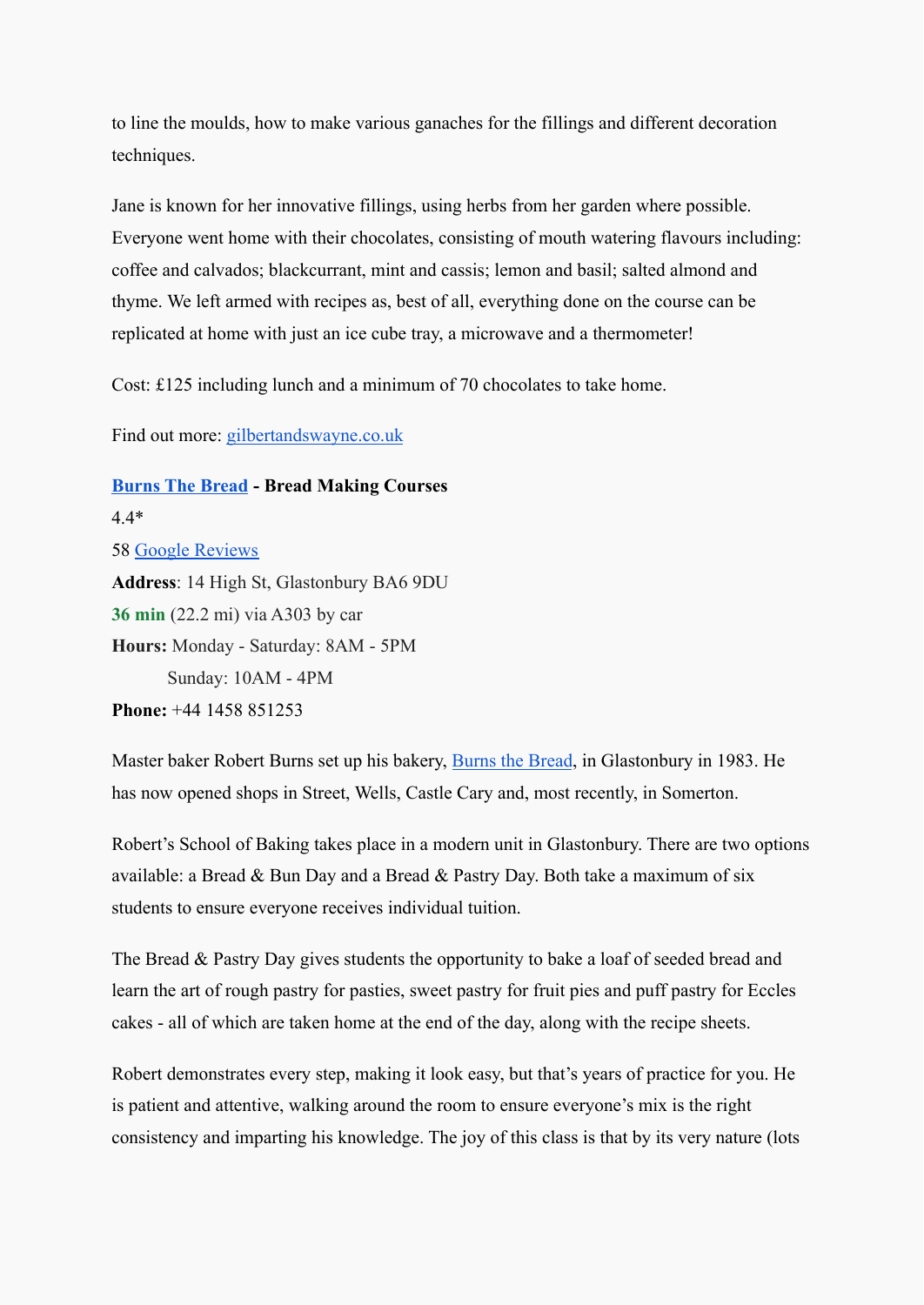of kneading and proving) there is plenty of opportunity for chatting around the table making it a fun and informal, as well as informative, day out.

Cost: £125 including lunch and all your products baked on the course.

Find out more: [burnsthebread.co.uk](http://www.burnsthebread.co.uk/)

## **Horse Riding**

## **[Pevlings Farm Riding and Livery Stables](https://www.pevlingsfarm.co.uk/)**

Established in 1985 their aim of this riding school has always been to provide a safe, friendly and informal stables where you can learn to ride and look after a horse/pony.

They cater for all ages and a variety of abilities. Beginners are welcome. They offer lessons in groups or individually on our carefully selected horses and ponies. Their instructors have a wealth of knowledge and experience to make your ride enjoyable. Whilst they cater mainly for children (and there is no minimum age) there are many opportunities for adults, however they are only able to accommodate lightweight riders and currently have a WEIGHT LIMIT OF 12 STONE (76KG).

4.8\*

## 41 [Google Reviews](https://www.google.com/search?q=Horse%20Riding%20schools%20near%20horsington&oq=Horse+Riding+schools+near+horsington&aqs=chrome..69i57j33i22i29i30.4726j0j9&sourceid=chrome&ie=UTF-8&tbs=lf:1,lf_ui:14&tbm=lcl&sxsrf=ALeKk00eNUuCb3mLEvEGiwgZad5QgMB7zQ:1629099247998&rflfq=1&num=10&rldimm=7565363548158835696&lqi=CiRIb3JzZSBSaWRpbmcgc2Nob29scyBuZWFyIGhvcnNpbmd0b25I6PTLyOiAgIAIWj4QABABEAIYABgBGAIYBCIkaG9yc2UgcmlkaW5nIHNjaG9vbHMgbmVhciBob3JzaW5ndG9uKggIAxAAEAEQApIBE2hvcnNlX3JpZGluZ19zY2hvb2yqARwQASoYIhRob3JzZSByaWRpbmcgc2Nob29scygA&ved=2ahUKEwic8uvPg7XyAhV1gf0HHfVnC1UQvS4wBHoECAoQKw&rlst=f#lrd=0x4872378fe7ba32d9:0x68fd921064b23bf0,1,,,&rlfi=hd:;si:7565363548158835696,l,CiRIb3JzZSBSaWRpbmcgc2Nob29scyBuZWFyIGhvcnNpbmd0b25I6PTLyOiAgIAIWj4QABABEAIYABgBGAIYBCIkaG9yc2UgcmlkaW5nIHNjaG9vbHMgbmVhciBob3JzaW5ndG9uKggIAxAAEAEQApIBE2hvcnNlX3JpZGluZ19zY2hvb2yqARwQASoYIhRob3JzZSByaWRpbmcgc2Nob29scygA;mv:[[51.3056889,-1.9223866],[50.7818854,-3.1190895999999997]];tbs:lrf:!1m4!1u3!2m2!3m1!1e1!1m4!1u2!2m2!2m1!1e1!2m1!1e2!2m1!1e3!3sIAE,lf:1,lf_ui:14)

**Address: Cabbage Ln, Templecombe BA8 0DA 4 min** (1.4 mi) via A357 and Cabbage Ln by car **29 min** (1.4 mi) via A357 and Cabbage Ln walk **[Phone](https://www.google.com/search?sxsrf=ALeKk03ffgATk0tTBiJ2gvLMNxV9gubNCw:1629099265996&q=pevlings+phone&ludocid=7565363548158835696&sa=X&ved=2ahUKEwj82aLYg7XyAhX0hf0HHWX7AjQQ6BMwCHoECA0QAg):** [+44 1963 370990](https://www.google.com/search?q=Horse%20Riding%20schools%20near%20horsington&oq=Horse+Riding+schools+near+horsington&aqs=chrome..69i57j33i22i29i30.4726j0j9&sourceid=chrome&ie=UTF-8&tbs=lf:1,lf_ui:14&tbm=lcl&sxsrf=ALeKk00eNUuCb3mLEvEGiwgZad5QgMB7zQ:1629099247998&rflfq=1&num=10&rldimm=7565363548158835696&lqi=CiRIb3JzZSBSaWRpbmcgc2Nob29scyBuZWFyIGhvcnNpbmd0b25I6PTLyOiAgIAIWj4QABABEAIYABgBGAIYBCIkaG9yc2UgcmlkaW5nIHNjaG9vbHMgbmVhciBob3JzaW5ndG9uKggIAxAAEAEQApIBE2hvcnNlX3JpZGluZ19zY2hvb2yqARwQASoYIhRob3JzZSByaWRpbmcgc2Nob29scygA&ved=2ahUKEwic8uvPg7XyAhV1gf0HHfVnC1UQvS4wBHoECAoQKw&rlst=f#)

## **Canoeing**

## **[Sutton bingham and District Canoe Club](https://suttonbingham.wixsite.com/canoeclub)**

The club was formed in the spring of 2001 and provides canoeing and kayaking opportunities for all ages and skill groups. We are a family friendly sociable club that is accessible to all. Our membership over the last few years has grown from around 175 in 2008 to over 280 in 2011 making us one of the larger and more active clubs in the south west.

## 4.7\*

15 [Google Reviews](https://www.google.com/search?sa=X&tbs=lf:1,lf_ui:2&tbm=lcl&sxsrf=ALeKk03uJScgGCFUZ0vOBWGP8IkgyMdvOg:1629099638342&q=kayaking+in+somerset&rflfq=1&num=10&ved=2ahUKEwigpvyJhbXyAhXJgP0HHb5XCAkQjGp6BAgZEF4&biw=797&bih=912#lrd=0x487269fe9dabf327:0x38669bcd97bccf2b,1,,,&rlfi=hd:;si:4064107021064785707;mv:[[51.4818162,-2.2171841],[50.8606981,-4.140916799999999]])

**Address:** Yeovil BA22 9QP